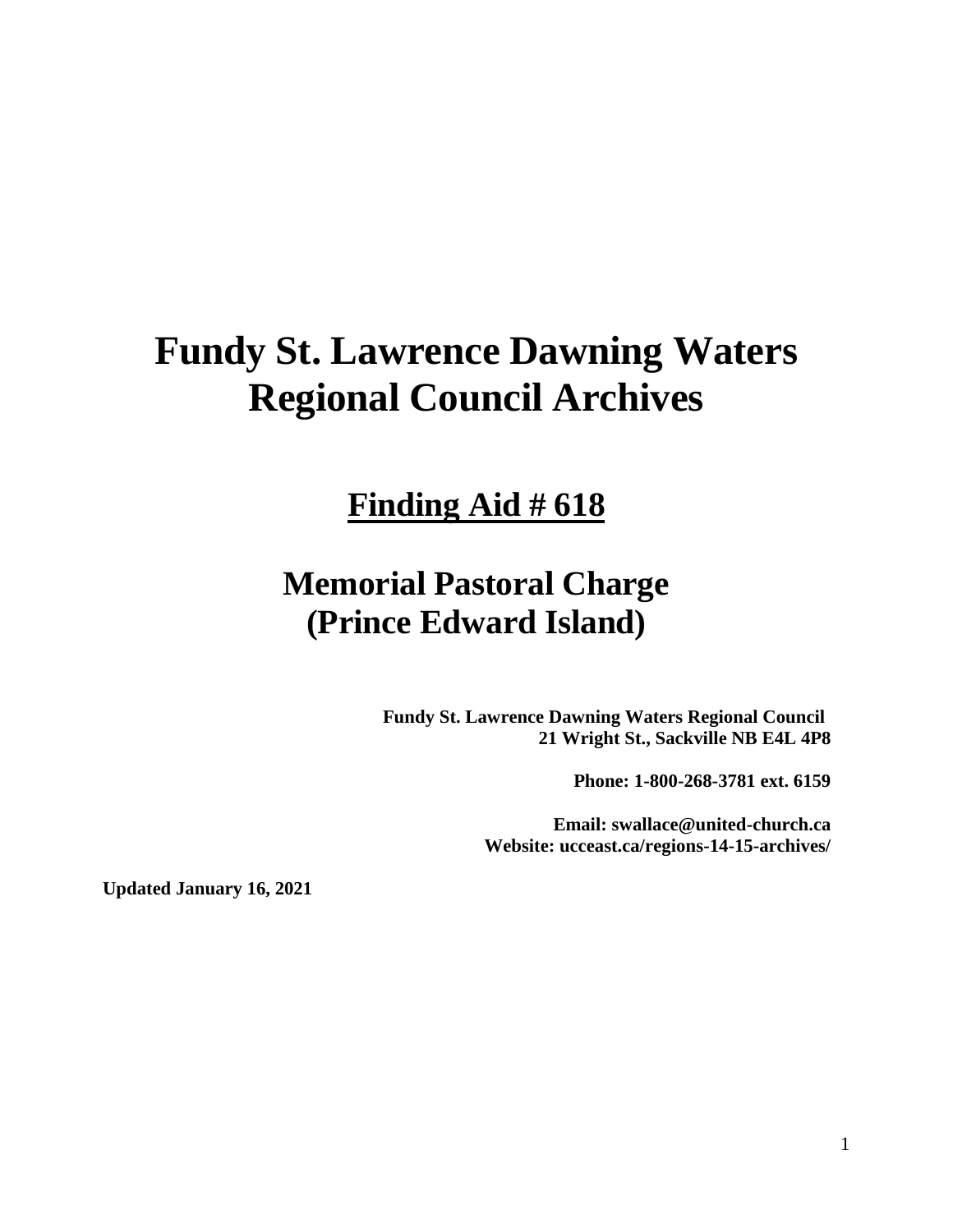### **Table of Contents**

| History of Presbyterian Congregation of Murray Harbour, Murray River, and Little Sands13 |
|------------------------------------------------------------------------------------------|
|                                                                                          |
|                                                                                          |
|                                                                                          |
|                                                                                          |
|                                                                                          |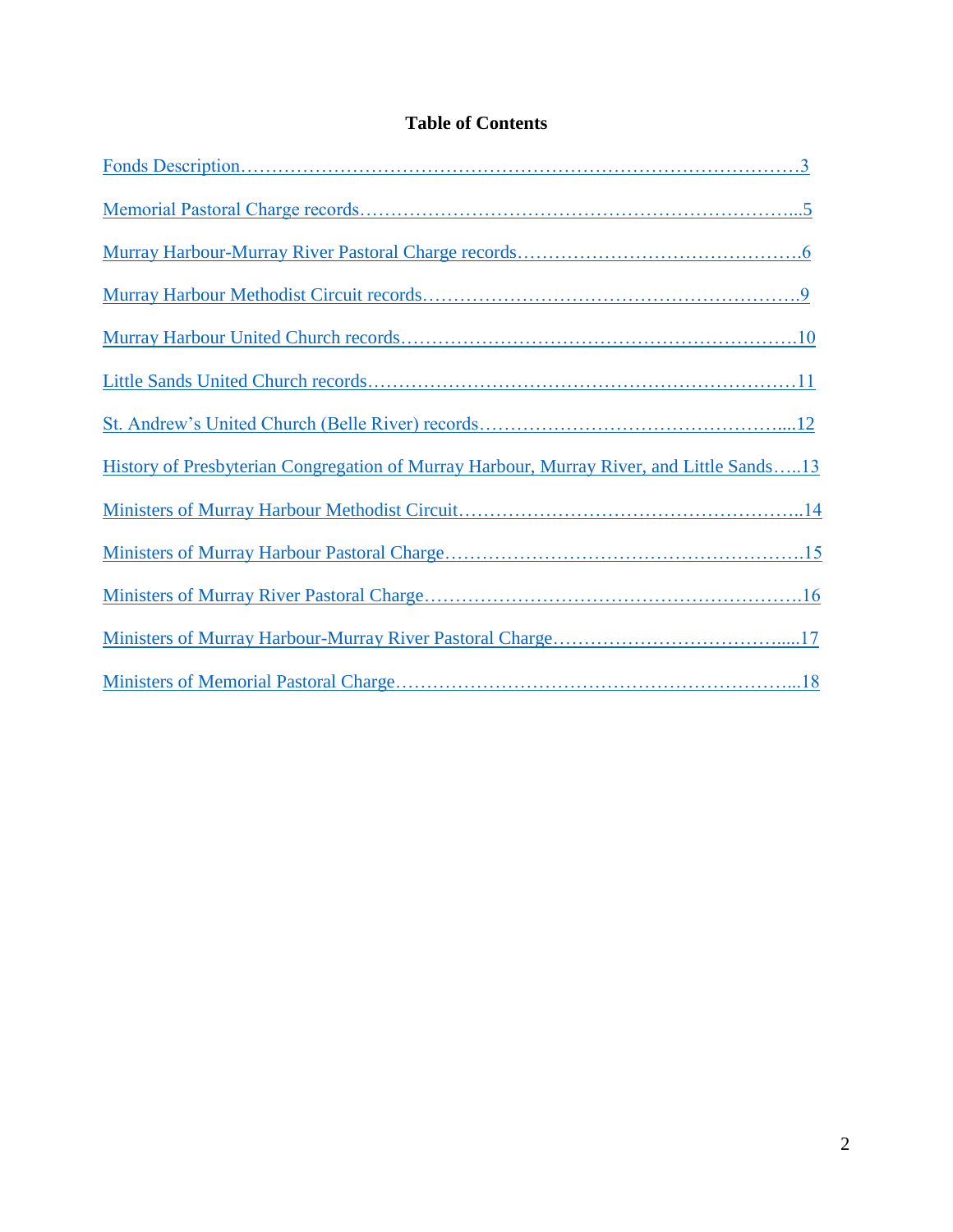<span id="page-2-0"></span>**Reference Number:** PC/618 **Title:** Memorial Pastoral Charge fonds **Dates:** 1933-1940; 1946-2009; 2011-2018 **Extent:** 19.5 cm of textual records

**Administrative History:** A pastoral charge consists of one or more communities of faith under the spiritual leadership of a minister. The pastoral charge title usually reflects the breadth of the geographic area encompassing the charge.

Memorial Pastoral Charge is located on Prince Edward Island and consists of the community of faith of Memorial United Church (Murray River).

The Murray Harbour-Murray River Pastoral Charge had been informally operating as a one point charge since approximately 1988 but the official amalgamation of Murray Harbour, Murray River, and Little Sands was approved by Prince Edward Island Presbytery effective April 1, 1999. The congregation worshiped at the church in Murray River. Murray Harbour Church sold in 2008 and the church in Murray River was sold in 2009. A new church was built in 2009 and named Memorial United Church and the pastoral charge was renamed Memorial Pastoral Charge in that same year.

Effective January 1, 2019, The United Church of Canada underwent some structural changes including the elimination of all Presbyteries. At this time, Memorial Pastoral Charge became part of the Fundy St. Lawrence Dawning Waters Regional Council.

**Custodial History:** Information about the custody of these records prior to acquisition is incomplete.

**Scope and Content:** Fonds consists of minutes; reports; baptism certificate stubs; a transcription of a baptism register; membership certificate stubs; financial records; correspondence; newsletters; published and unpublished histories; and newspaper clippings from Memorial Pastoral Charge and its Methodist antecedents. Fonds is composed of the following sous-fonds:

Memorial Pastoral Charge records Murray Harbour-Murray River Pastoral Charge records Murray Harbour Methodist Circuit records Murray Harbour United Church records Little Sands United Church records St. Andrew's United Church (Belle River)

**Notes:**

**Source of Supplied Title Proper:** Title based on contents of fonds.

**Accruals:** Further accruals are expected.

**Immediate Source of Acquisition:** Records were received from the pastoral charge in September 1996; 2008 (accession 08-056); and 2019 (accession 19-074).

**Related Records:** See Montague Pastoral Charge fonds. The A. C. MacPhail fonds contains a baptism/marriage/burial register (1938-1942).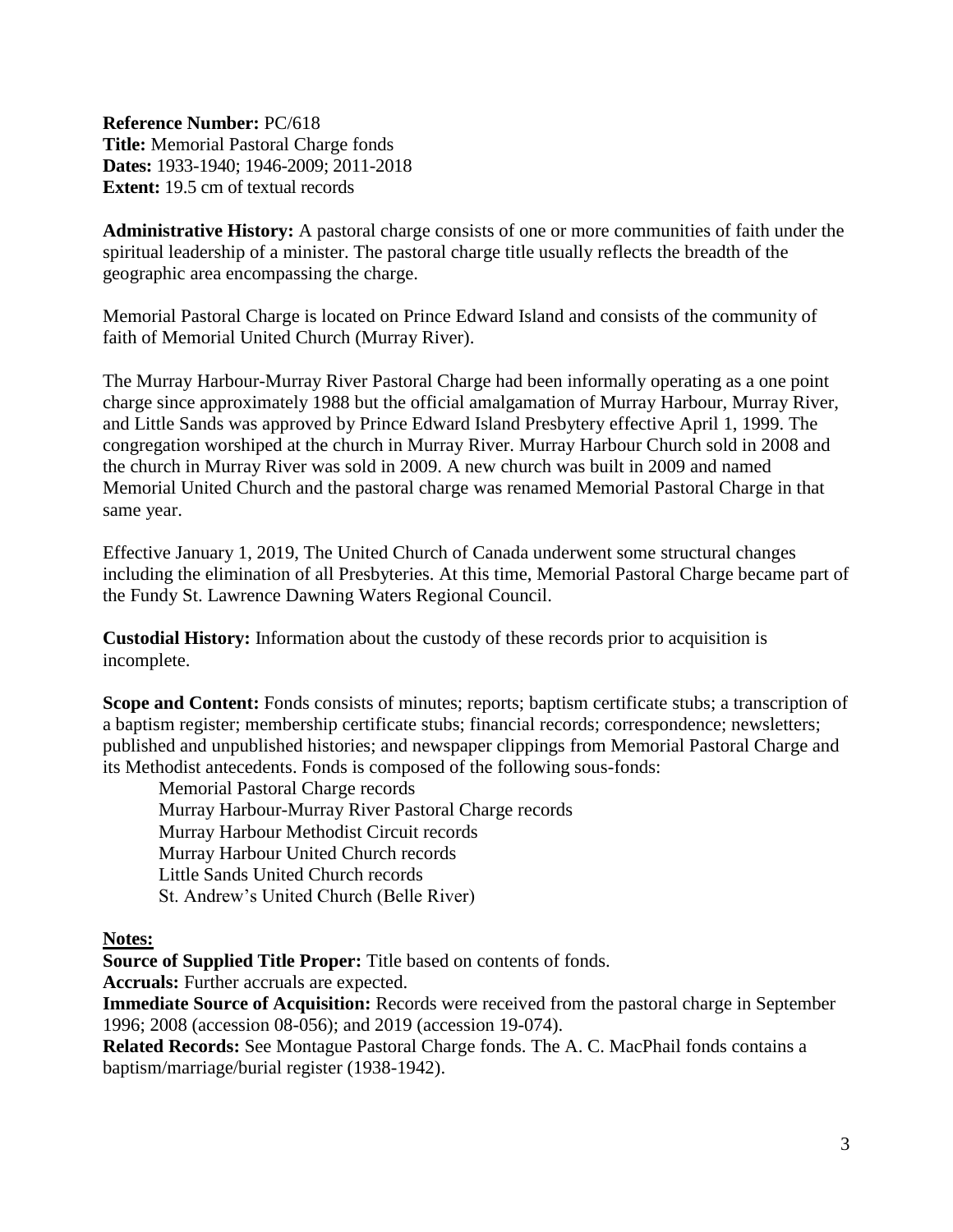**Associated Material:** The PEI Public Archives and Records Office holds microfilms of records for Murray River, Church of Scotland; Little Sands Presbyterian and United Church; White Sands, Guernsey Cove, Murray Harbour Bible Christian and Methodist Churches, and the Methodist Church in Hopefield.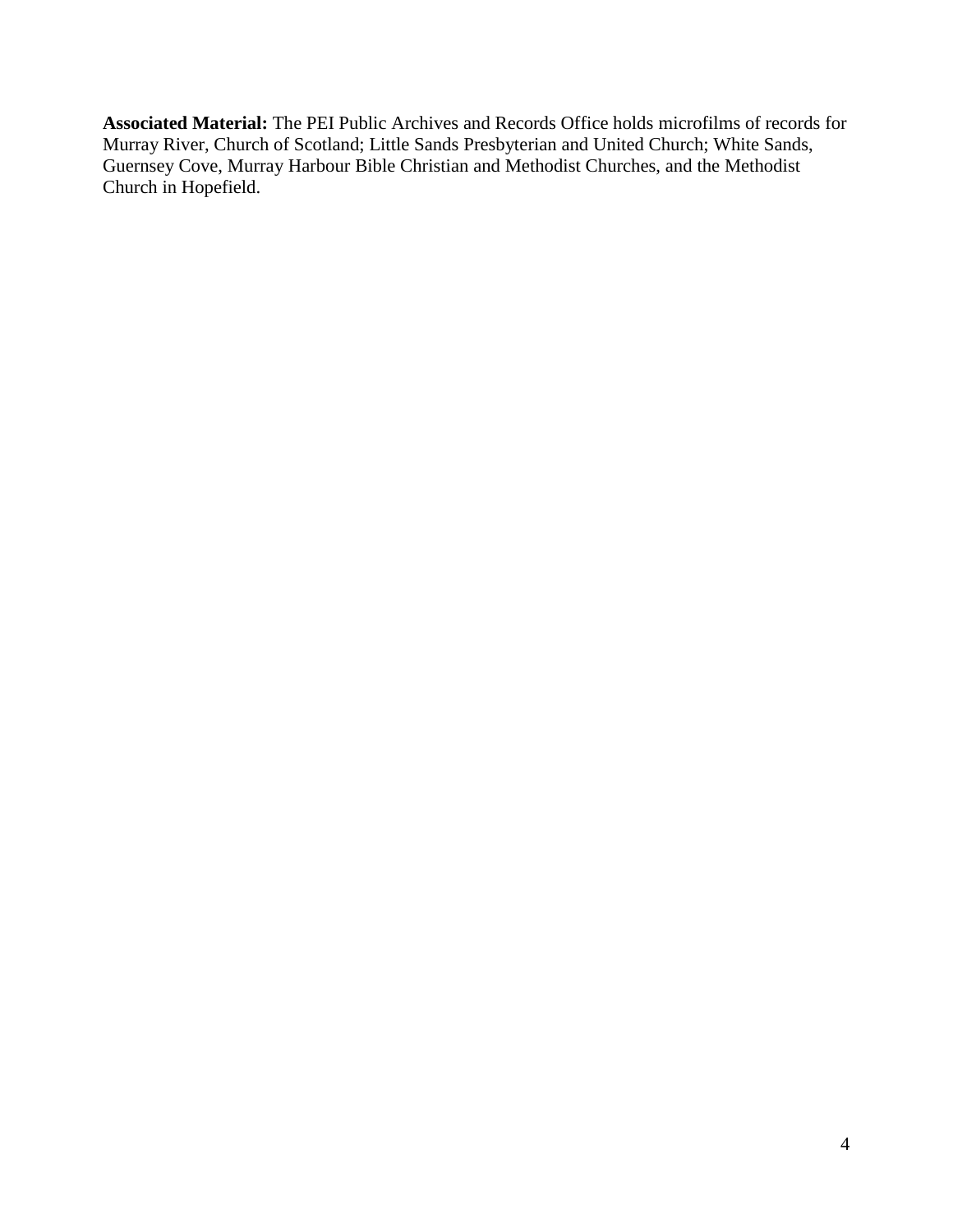<span id="page-4-0"></span>**Reference Number:** PC/618/1 **Title:** Memorial Pastoral Charge records **Dates:** 2009; 2011-2018 **Extent:** 7 cm of textual records

**Scope and Content:** Sous-fonds consists of minutes; annual reports; and newspaper clippings from Memorial Pastoral Charge. Sous-fonds is composed of the following series:

Records of Session Annual Reports Church Histories

**Note: Source of supplied title proper:** Title based on contents of sous-fonds.

| <b>Records of Session</b> |                                                                                                         |                       |
|---------------------------|---------------------------------------------------------------------------------------------------------|-----------------------|
| <b>File Number</b>        | <b>File Title/Description</b>                                                                           | <b>Dates</b>          |
| PC/1412/26                | Minutes<br>Also includes minutes from Murray<br>Harbour-Murray River Pastoral Charge<br>$(2004 - 2009)$ | 2009-December 6, 2017 |
| <b>Annual Reports</b>     |                                                                                                         |                       |
| <b>File Number</b>        | <b>File Title/Description</b>                                                                           | <b>Dates</b>          |
| AR/604                    | Annual reports                                                                                          | 2009, 2011-2018       |
| <b>Church Histories</b>   |                                                                                                         |                       |
| <b>File Number</b>        | <b>File Title/Description</b>                                                                           | <b>Dates</b>          |
| CH/615                    | -Newspaper clipping: 'Church named                                                                      | n.d.                  |
|                           | Memorial United"                                                                                        |                       |
|                           | -Newspaper clipping: "Window on the                                                                     | March 14, 2009        |
|                           | art" by Mary MacKay. The Guardian                                                                       |                       |
|                           | -Newspaper clipping: "Stained glass artist                                                              | March 21, 2009        |
|                           | hopes windows inspire"                                                                                  |                       |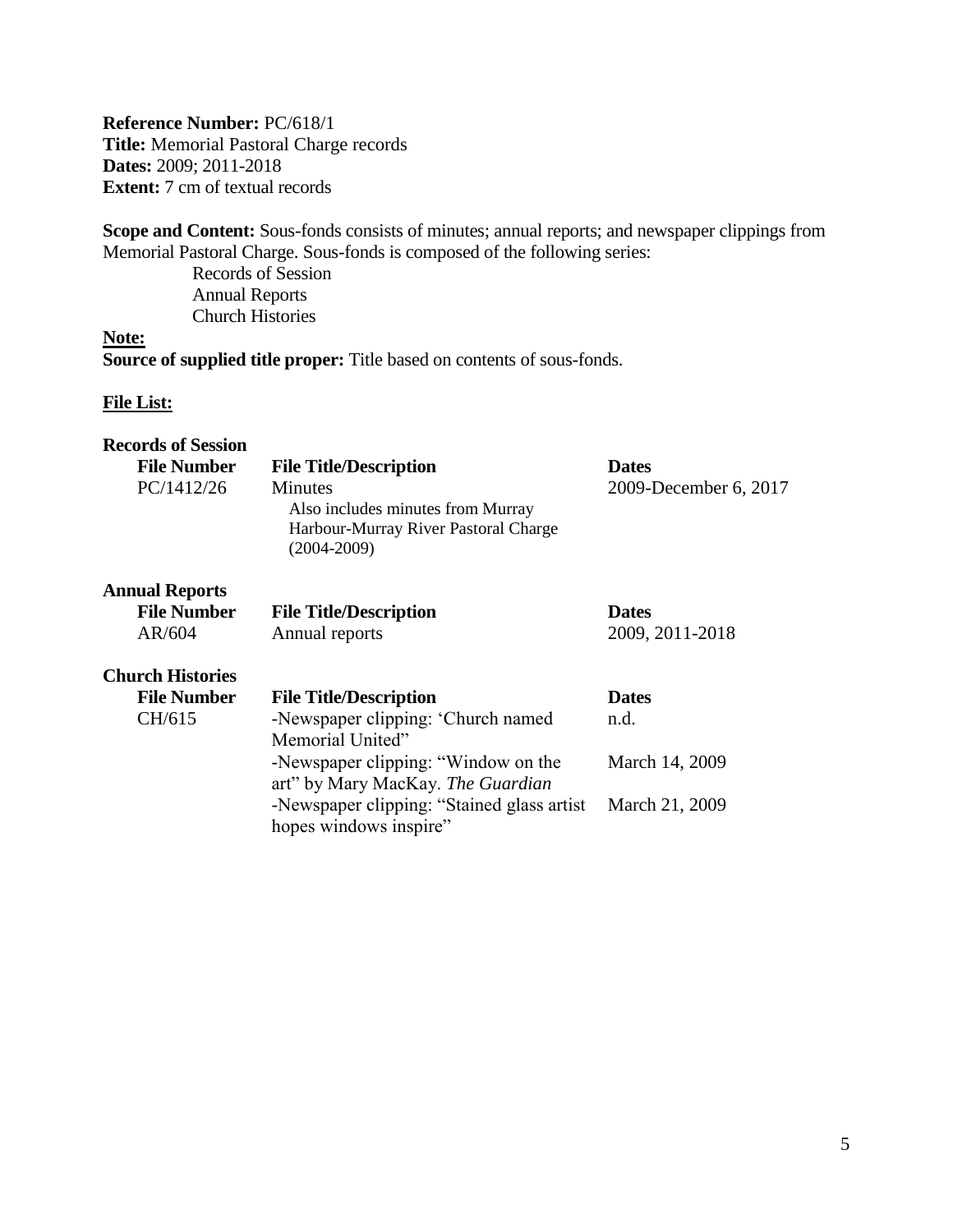<span id="page-5-0"></span>**Reference Number:** PC/618/2 **Title:** Murray Harbour-Murray River Pastoral Charge records **Dates:** 1933-1940; 1946-2009 **Extent:** 8.5 cm of textual records

**Administrative History:** At the time of the Union of Methodist, Congregational and Presbyterian Churches to form the United Church of Canada in 1925, two pastoral charges were established in this area: Murray Harbour with preaching points at Murray Harbour, Cape Bear and Abney; and Murray River with preaching points at Murray River, Little Sands, and Belle River.

Murray Harbour and Murray River Pastoral Charges were amalgamated in 1930. The new pastoral charge of Murray Harbour-Murray River contained the preaching points of Abney Glen, Little Sands, Murray Harbour, Murray River, White Sands, and William. Cape Bear was no longer listed as a preaching point at this time.

At the time of Union, 1925, Belle River was part of the Valleyfield Pastoral Charge. The congregation shortly after became part of the Murray River Pastoral Charge. In 1928, Belle River joined with Eldon to form the Belfast-Belle River Pastoral Charge. From 1948 to 1955, Belle River received supply from the Murray Harbour-Murray River Pastoral Charge. In 1955, Belle River became part of the Valleyfield-Orwell Head Pastoral Charge but joined once again with Murray Harbour-Murray River in 1968. Belle River was closed in 1980.

Murray Harbour-Murray River had been informally operating as a one point charge since approximately 1988 but the official amalgamation of Murray Harbour, Murray River, and Little Sands was approved by Prince Edward Island Presbytery effective April 1, 1999. The congregation worshiped at the church in Murray River. Murray Harbour Church sold in 2008 and the church in Murray River was sold in 2009. A new church was built in 2009 and named Memorial United Church and the pastoral charge was renamed Memorial Pastoral Charge in that same year.

**Scope and Content:** Sous-fonds consists of baptism certificate stubs; membership certificate stubs; minutes; financial records; correspondence; reports; newsletters; a published history; and a newspaper clipping from Murray Harbour-Murray River Pastoral Charge. Sous-fonds is composed of the following series:

Baptism Records Membership Records Records of Session Records of Treasurer Legal/Property Records Annual Reports **Newsletters** Church Histories

**Note:**

**Source of supplied title proper:** Title based on contents of sous-fonds.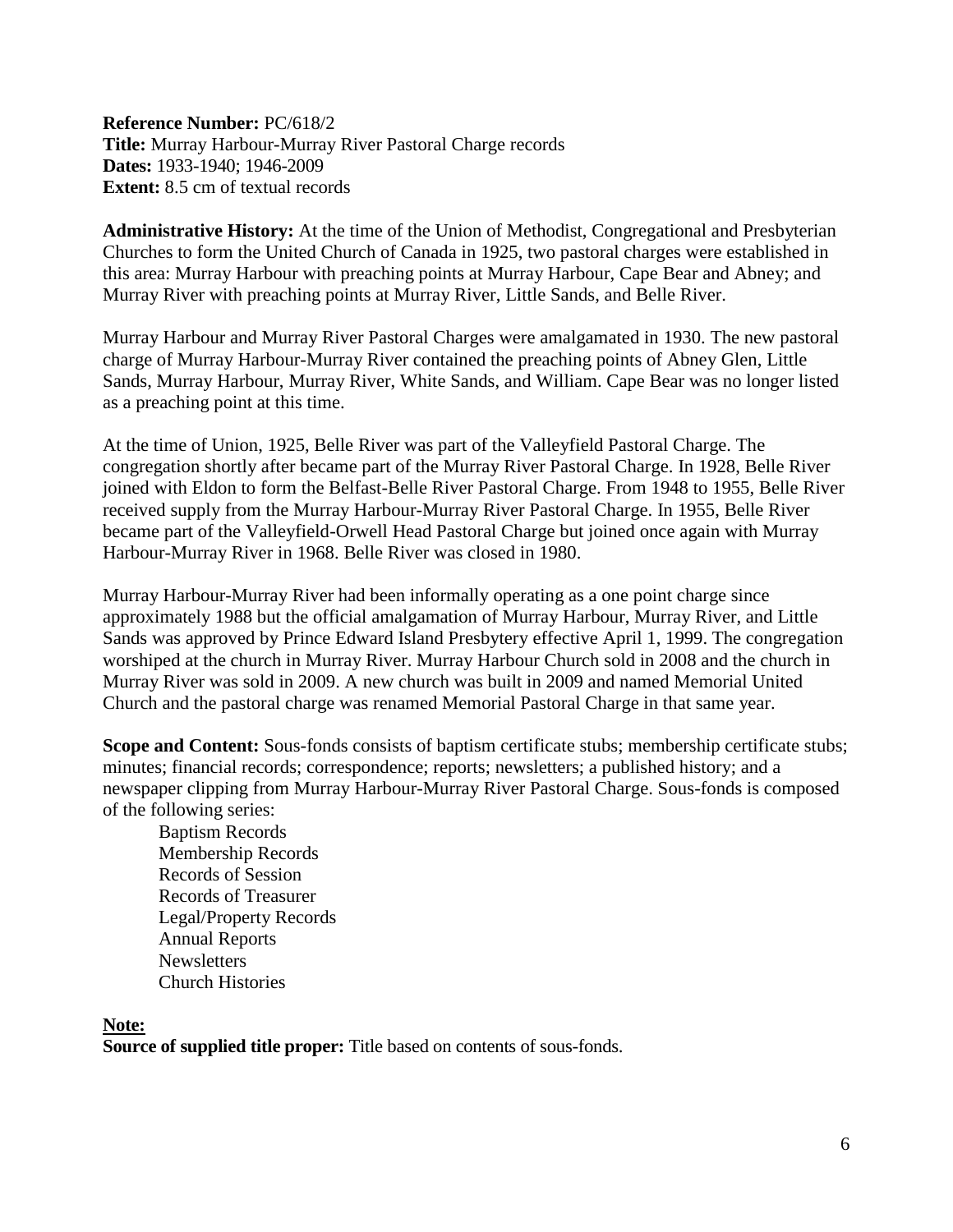| <b>Baptism Records</b>        |                                                                                      |                                |
|-------------------------------|--------------------------------------------------------------------------------------|--------------------------------|
| <b>File Number</b>            | <b>File Title/Description</b>                                                        | <b>Dates</b>                   |
| PC/151/13                     | Baptism certificate stubs                                                            | 1994-2001                      |
| <b>Membership Records</b>     |                                                                                      |                                |
| <b>File Number</b>            | <b>File Title/Description</b>                                                        | <b>Dates</b>                   |
| PC/151/12                     | Membership certificate stubs                                                         | 1961-1993                      |
| <b>Records of Session</b>     |                                                                                      |                                |
| <b>File Number</b>            | <b>File Title/Description</b>                                                        | <b>Dates</b>                   |
| PC/1412/26                    | <b>Minutes</b><br>Also includes minutes from Memorial<br>Pastoral Charge (2009-2017) | January 11, 2004-2009          |
| <b>Records of Treasurer</b>   |                                                                                      |                                |
| <b>File Number</b>            | <b>File Title/Description</b>                                                        | <b>Dates</b>                   |
| PC/151/16                     | Treasurer's book                                                                     | 1933-1940                      |
| PC/151/17                     | Treasurer's book                                                                     | 1946-1970                      |
| PC/151/15                     | Cash record books                                                                    | 1950-1988                      |
| <b>Legal/Property Records</b> |                                                                                      |                                |
| <b>File Number</b>            | <b>File Title/Description</b>                                                        | <b>Dates</b>                   |
| PC/151/14                     | Correspondence and legal documents re.<br>estate of Willard L. Jordan                | 1994-1995                      |
| <b>Annual Reports</b>         |                                                                                      |                                |
| <b>File Number</b>            | <b>File Title/Description</b>                                                        | <b>Dates</b>                   |
| AR/604                        | Annual reports                                                                       | 1983-1984, 1986, 1991,         |
|                               |                                                                                      | 1992, 1994, 1997, 1999-        |
|                               |                                                                                      | 2001, 2003-2004, 2006-<br>2008 |
| <b>Newsletters</b>            |                                                                                      |                                |
| <b>File Number</b>            | <b>File Title/Description</b>                                                        | <b>Dates</b>                   |
| PC/1103/15                    | The Journal" newsletters                                                             | September 1983;                |
|                               |                                                                                      | December 1983; Spring          |
|                               |                                                                                      | 1984; September 1990;          |
|                               |                                                                                      | December 22, 1991; April       |
|                               |                                                                                      | 12, 1992; December 20,         |
|                               |                                                                                      | 1992                           |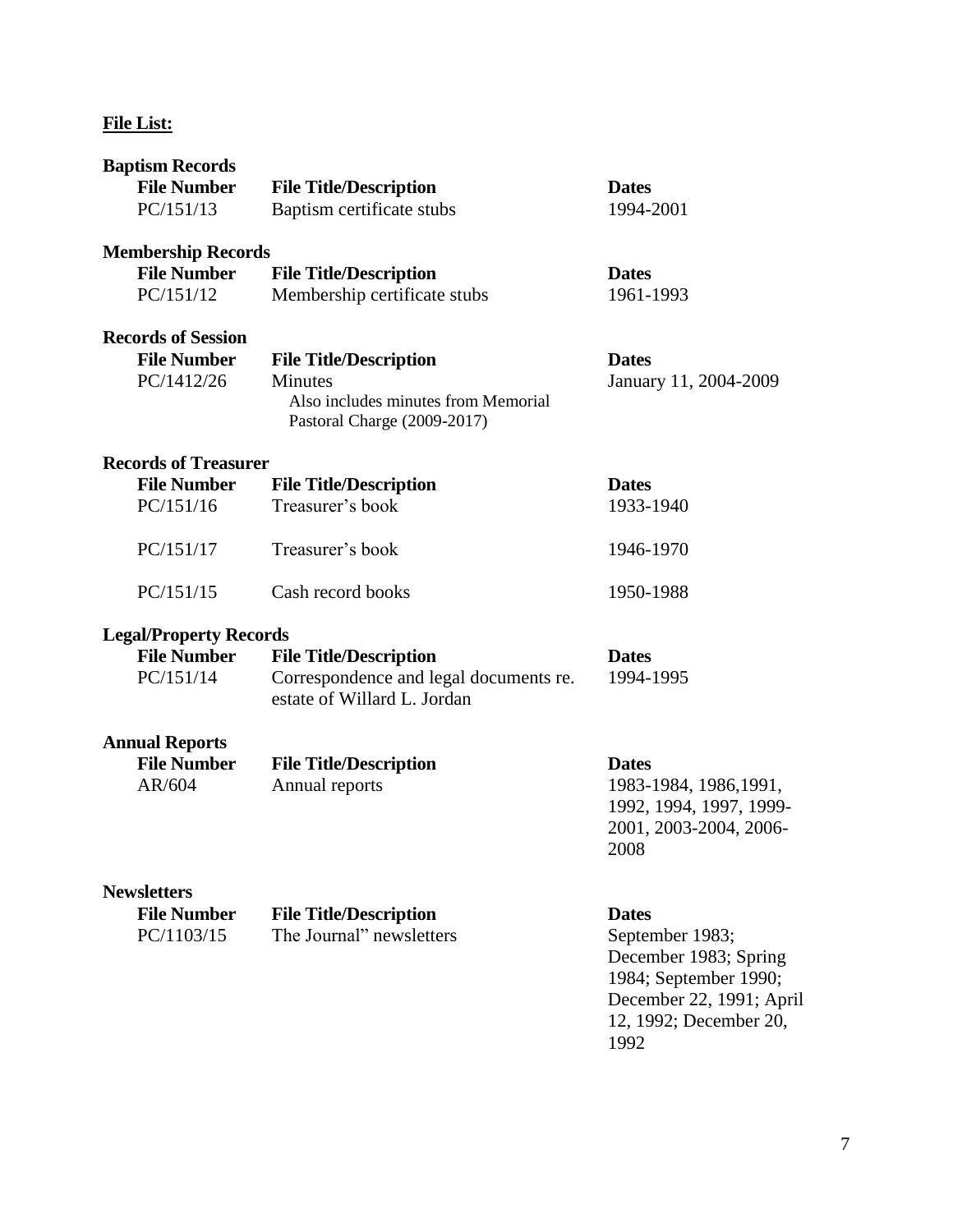| <b>Church Histories</b> |                                                   |              |
|-------------------------|---------------------------------------------------|--------------|
| <b>File Number</b>      | <b>File Title/Description</b>                     | <b>Dates</b> |
| CH/615                  | -"A History of the United Churches of             | n.d.         |
|                         | Murray Harbour, Murray River, and Little          |              |
|                         | Sands, 1815-1965" by Mr. M.A.                     |              |
|                         | MacNeill, 8 pp.                                   |              |
|                         | -Newspaper clipping: "Murray Harbour"             | n.d.         |
|                         | re. brief history on occasion of 50 <sup>th</sup> |              |
|                         | <b>Anniversary of Murray Harbour Pastoral</b>     |              |
|                         | Charge                                            |              |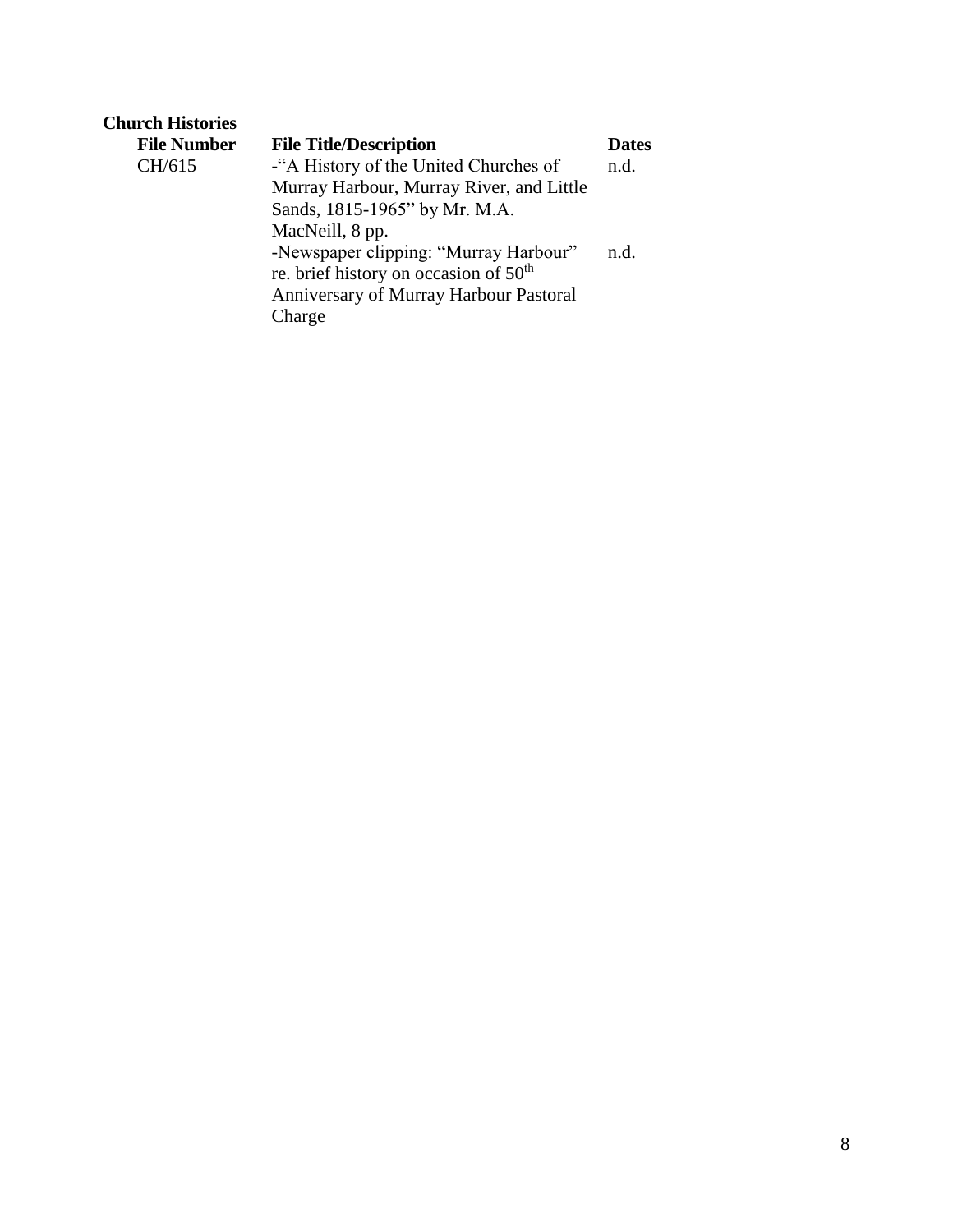<span id="page-8-0"></span>**Reference Number:** PC/618/3 **Title:** Murray Harbour Methodist Circuit records **Dates:** [2003] **Extent:** 0.5 cm of textual records

**Administrative History:** Thomas Dawson, a Methodist preacher, who came to Charlottetown in 1801, preached in the Murray Harbour area in the early years. The first Methodist Church on Prince Edward Island was opened in Murray Harbour in 1815 by Rev. John Hicks. The Murray Harbour Methodist Circuit included Murray Harbour, Cape Bear, and White Sands. These churches became part of The United Church of Canada in 1925.

**Scope and Content:** Sous-fonds consists of a transcription of a Methodist baptism register from the Murray Harbour area.

#### **Note:**

**Source of supplied title proper:** Title based on contents of sous-fonds.

#### **File List:**

#### **Baptism Records**

| <b>File Number</b> | <b>File Title/Description</b>           | <b>Dates</b> |
|--------------------|-----------------------------------------|--------------|
| PC/169/4           | Transcription of Methodist Register of  | 1792-1838    |
|                    | Baptisms in the Parishes of St. Andrew, |              |
|                    | St. George, and St. John, 1792-1838     |              |
|                    | Transcribed by Kathie Sencabaugh and    |              |
|                    | printed from the Internet on March 21,  |              |
|                    | 2003                                    |              |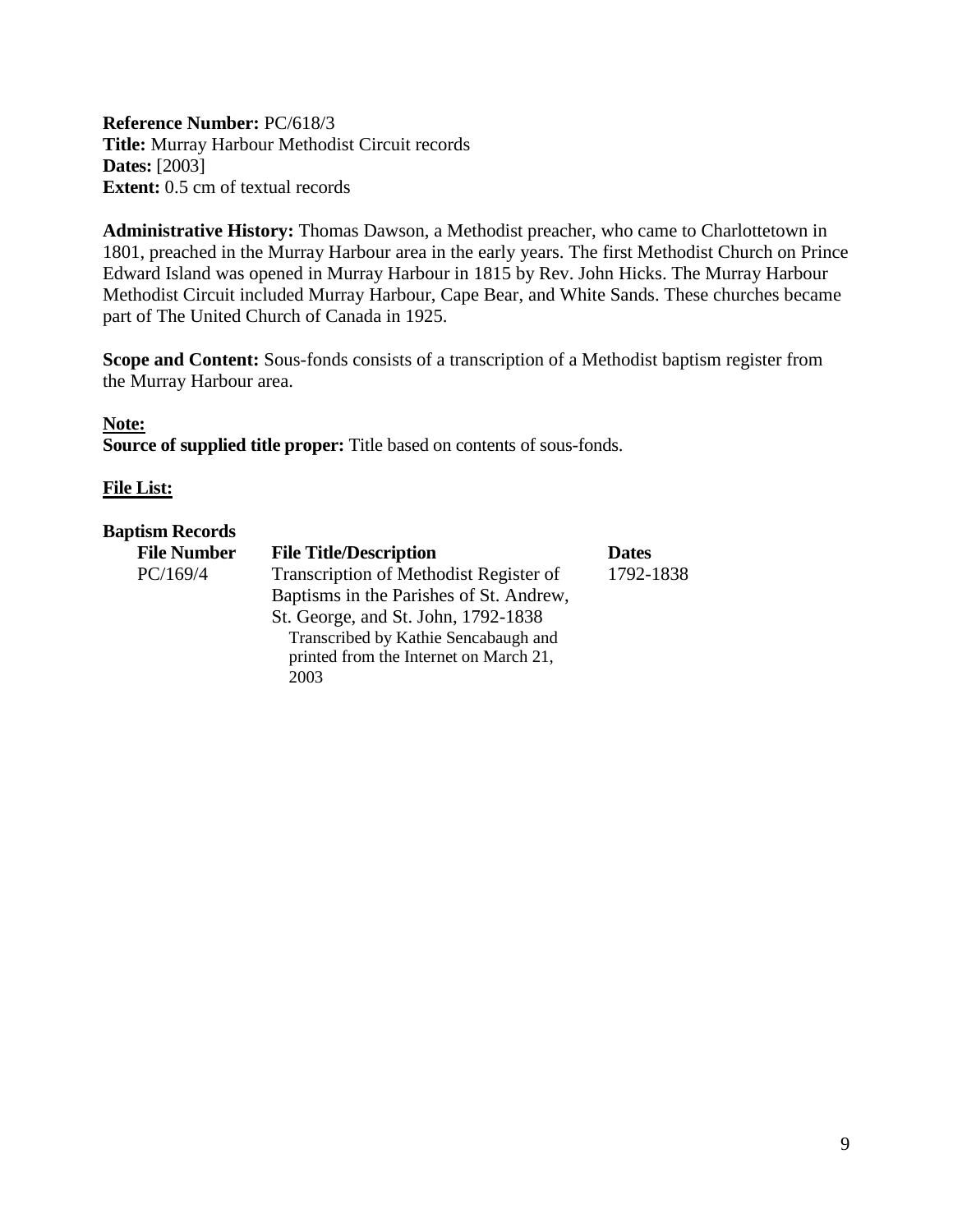<span id="page-9-0"></span>**Reference Number:** PC/618/4 **Title:** Murray Harbour United Church records **Dates:** 1965; 1998-2001 **Extent:** 2.5 cm of textual records

**Administrative History:** The Methodist church in Murray Harbour became Murray Harbour United Church, as part of Murray Harbour Pastoral Charge, upon the formation of The United Church of Canada in 1925. Murray Harbour-Murray River had been informally operating as a one point charge since approximately 1988 but the official amalgamation of Murray Harbour, Murray River, and Little Sands was approved by Prince Edward Island Presbytery effective April 1, 1999. The congregation worshiped at the church in Murray River. Murray Harbour Church was sold in 2008.

**Scope and Content:** Sous-fonds consists of minutes; a history; and newspaper clippings from Murray Harbour United Church. Sous-fonds is composed of the following series:

Records of Women's Organizations Church Histories

#### **Note:**

**Source of supplied title proper:** Title based on contents of sous-fonds.

#### **File List:**

#### **Records of Women's Organizations**

| <b>File Number</b> | <b>File Title/Description</b>    | <b>Dates</b>              |
|--------------------|----------------------------------|---------------------------|
| PC/152/1           | UCW Mary Martha minutes and roll | February 19, 1988-January |
|                    |                                  | 9, 2001                   |

#### **Church Histories**

| <b>File Number</b> | <b>File Title/Description</b>            | <b>Dates</b> |
|--------------------|------------------------------------------|--------------|
| CH/615             | -"A History of the United Churches of    | n.d.         |
|                    | Murray Harbour, Murray River, and Little |              |
|                    | Sands, 1815-1965" by Mr. M.A.            |              |
|                    | MacNeill, 8 pp.                          |              |
|                    | -Newspaper clipping: "New Church Hall    | n.d.         |
|                    | at Murray Harbour, P.E.I."               |              |
|                    | -Newspaper clipping: "Murray Harbour     | n.d.         |
|                    | United Church closing doors"             |              |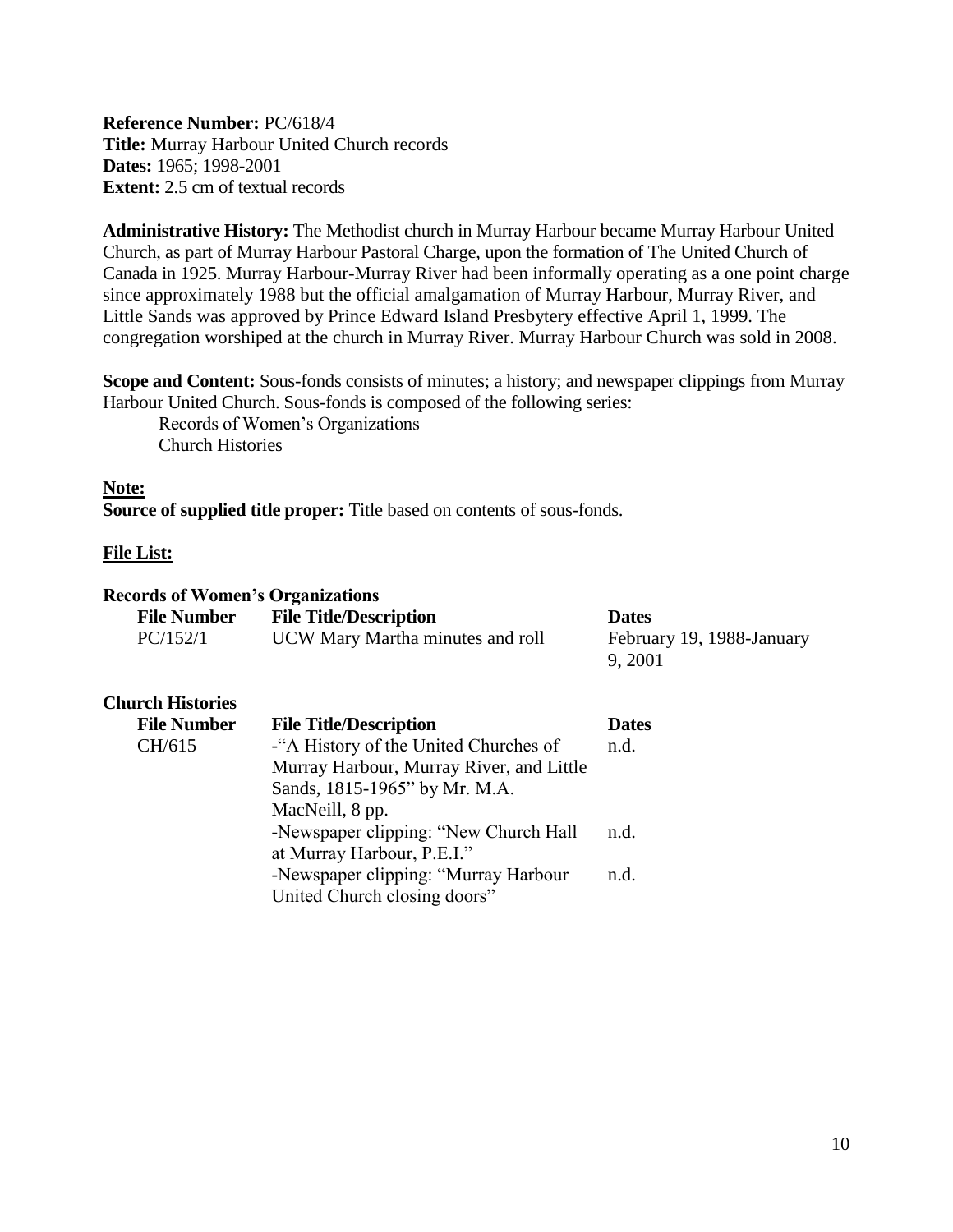<span id="page-10-0"></span>**Reference Number:** PC/618/5 **Title:** Little Sands United Church records **Dates:** 1965; n.d. **Extent:** 0.5 cm of textual records

**Administrative History:** The Presbyterian church in Little Sands became Little Sands United Church, as part of the Murray River Pastoral Charge, upon the formation of The United Church of Canada in 1925.

Murray Harbour-Murray River had been informally operating as a one point charge since approximately 1988 but the official amalgamation of Murray Harbour, Murray River, and Little Sands was approved by Prince Edward Island Presbytery effective April 1, 1999. The congregation worshiped at the church in Murray River.

**Scope and Content:** Sous-fonds consists of a history and newspaper clippings re. Little Sands United Church.

#### **Note:**

**Source of supplied title proper:** Title based on contents of sous-fonds.

| <b>Church Histories</b> |                                          |              |
|-------------------------|------------------------------------------|--------------|
| <b>File Number</b>      | <b>File Title/Description</b>            | <b>Dates</b> |
| CH/615                  | -"A History of the United Churches of    | 1965         |
|                         | Murray Harbour, Murray River, and Little |              |
|                         | Sands, 1815-1965" by Mr. M.A.            |              |
|                         | MacNeill, 8 pp.                          |              |
|                         | -Newspaper clipping: "Little Sands       | n.d.         |
|                         | church earns recognition"                |              |
|                         | -Newspaper clipping: "Special service at | n.d.         |
|                         | Little Sands United"                     |              |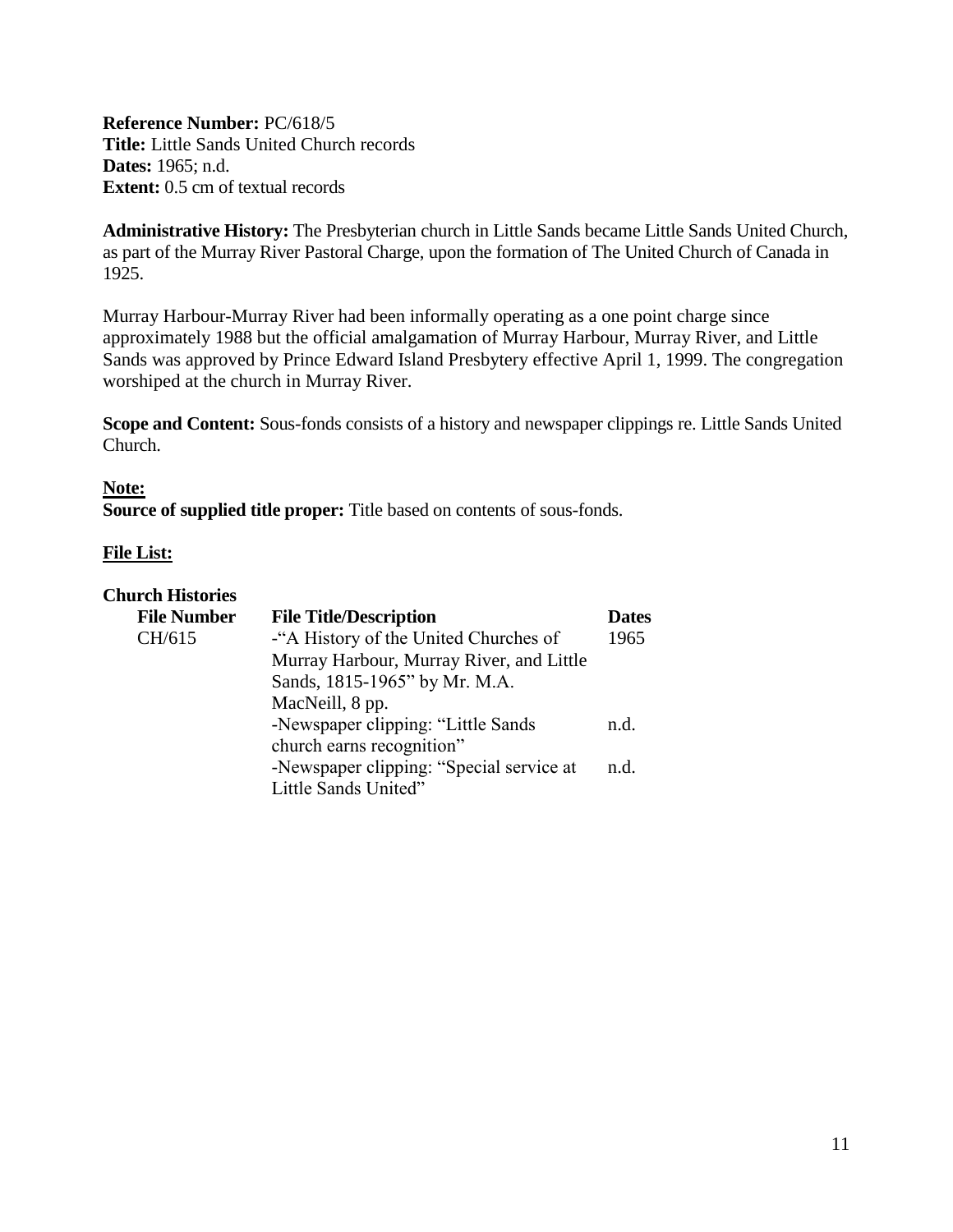<span id="page-11-0"></span>**Reference Number:** PC/618/6 **Title:** St. Andrew's United Church (Belle River) records **Dates:** 1972; 1994 **Extent:**  $0.5$  cm of textual records

**Administrative History:** At the time of the creation of The United Church of Canada in 1925, Belle River was part of the Valleyfield Pastoral Charge. This church was a newly formed United Church congregation made up mostly of members who had withdrawn from the Wood Islands and Belfast Presbyterian Churches which remained Presbyterian at the time of Union. The congregation soon became part of the Murray River Pastoral Charge. A church, converted from an old cheese factory, was opened in 1927.

In 1928, Belle River joined with Eldon to form the Belfast-Belle River Pastoral Charge. From 1948 to 1955, Belle River received supply from the Murray Harbour-Murray River Pastoral Charge. In 1955, Belle River became a part of the Valleyfield-Orwell Head Pastoral Charge. The pastoral charge was reorganized in 1968 with Valleyfield becoming part of Montague Pastoral Charge; Orwell Head became part of the Orwell-Vernon Pastoral Charge and Belle River joined once again with Murray Harbour-Murray River. Belle River was closed in 1980.

**Scope and Content:** Sous-fonds consists of two histories of St. Andrew's United Church.

#### **Note:**

**Source of supplied title proper:** Title based on contents of sous-fonds.

| <b>Church Histories</b> |                                         |               |
|-------------------------|-----------------------------------------|---------------|
| <b>File Number</b>      | <b>File Title/Description</b>           | <b>Dates</b>  |
| CH/615                  | - History of the Churches of Saint      | March 6, 1994 |
|                         | Andrew's United Church, Belle River     |               |
|                         | United Church."                         |               |
|                         | -History of St. Andrew's United Church, | 1972          |
|                         | Belle River by Anna Riley, 3 pp.        |               |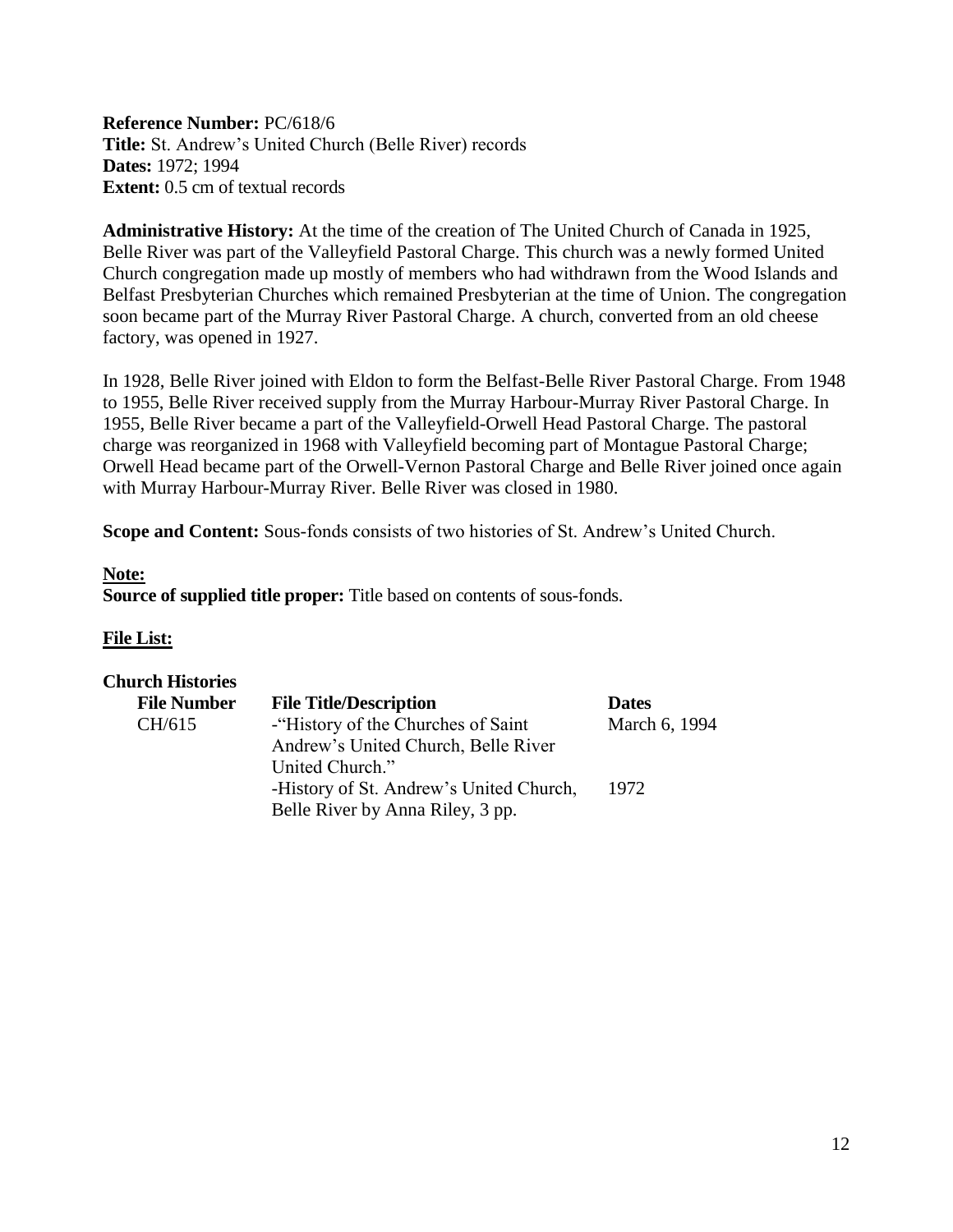#### <span id="page-12-0"></span>**History of the Presbyterian Congregation of Murray Harbour, Murray River, and Little Sands**

The first Presbyterian minister to visit the Murray Harbour area was Rev. Dr. James MacGregor who preached a couple sermons there in 1806. The congregation of Murray Harbour South and Murray Harbour North was organized in 1822 by Rev. Dr. Kerr. It wasn't until 1830 that the congregation had its first settled minister, Rev. Daniel MacCurdy. By 1885, the pastoral charge included 3 churches: Murray Harbour North; Murray Harbour South; and a church on St. Peter's Road in between the other two churches. In 1891, the congregation was divided into two pastoral charges: Murray Harbour North and Murray Harbour South. Little Sands and Murray River were added to Murray Harbour South in 1892.

Rev. Dr. James MacGregor occasionally preached at Little Sands and Wood Island, which were one congregation at the time, from 1806-1819. In 1823, Rev. John MacLennan, a minister of the Church of Scotland, came to Belfast, Wood Islands, Murray Harbour, Cherry Valley, and the surrounding community. In 1843, Belfast continued with the Church of Scotland while Wood Island, Murray, Harbour, and Valleyfield joined with the Free Church. Donald MacNeill was ordained and inducted as minister of the congregation in 1857. At the time, the only church building was a small building which was partially finished on the outside. During the pastorate of Donald MacNeill, new churches were built at Little Sands and Wood Island. A manse was also erected.

A new church was built in Murray River in 1894 and dedicated on November 25, 1894. A new church was built at Little Sands in 1898. The manse at Murray Harbour was sold in 1903 and a new one bought in Murray River. A new church was built and opened in Murray Harbour in 1905.

In 1925, the congregation of Murray Harbour, Murray River and Little Sands decided not to vote on church union and they became part of The United Church of Canada.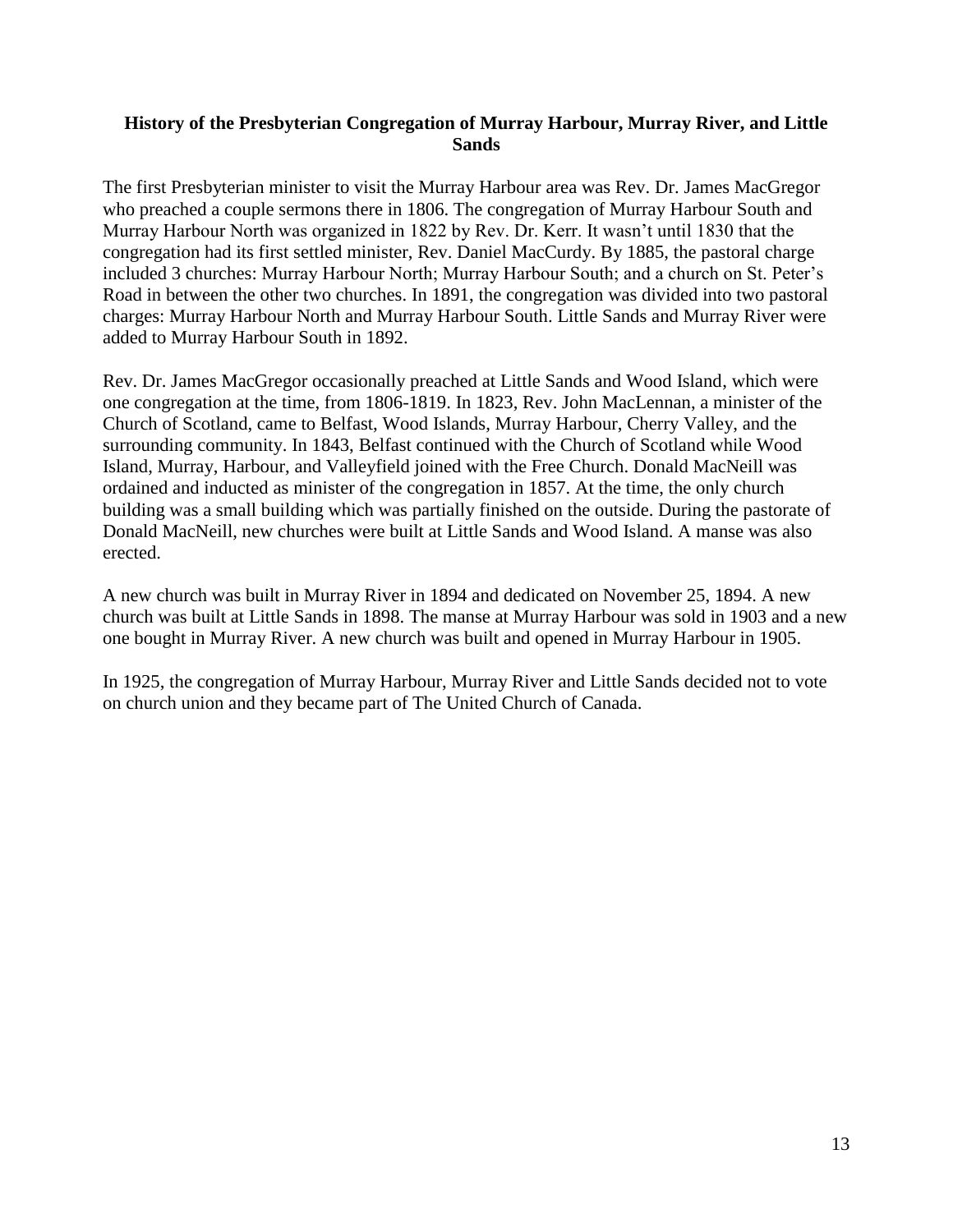#### **Ministers of Murray Harbour Methodist Circuit**

<span id="page-13-0"></span>1822-1824: John Snowball 1824-1826: Robert Crane 1826-1828: T.H. Davis 1828-1831: W. Webb 1831-1837: R. Conney 1837-1838: J.V. Vost 1838-1861: James Buckley 1861-1864: J.G. Bigney 1865-1867: J.A. Mosher 1868-1871: N.W. Colpitts 1871-1872: G.B. Payson 1872-1873: R. Tweedy 1873-1875: H.J. Clarke 1875-1878: A.E. LePage 1878-1881: J.C. Berrie 1881-1884: E. Bell 1884-1886: W.E. Reynolds 1886-1899: J.S. Allen 1899-1900: W.C. Matthews 1900-1903: A.D. MacCully 1903-1904: J. Perkins 1904: Supply 1905-1908: A.E. Chapman 1908-1911: G.A. Sellers 1911-1915: L.H. Jewett 1915-1917: H.A. Brown 1917-1921: E.S. Weeks 1921-1925: S. Howard 1925: C. Graham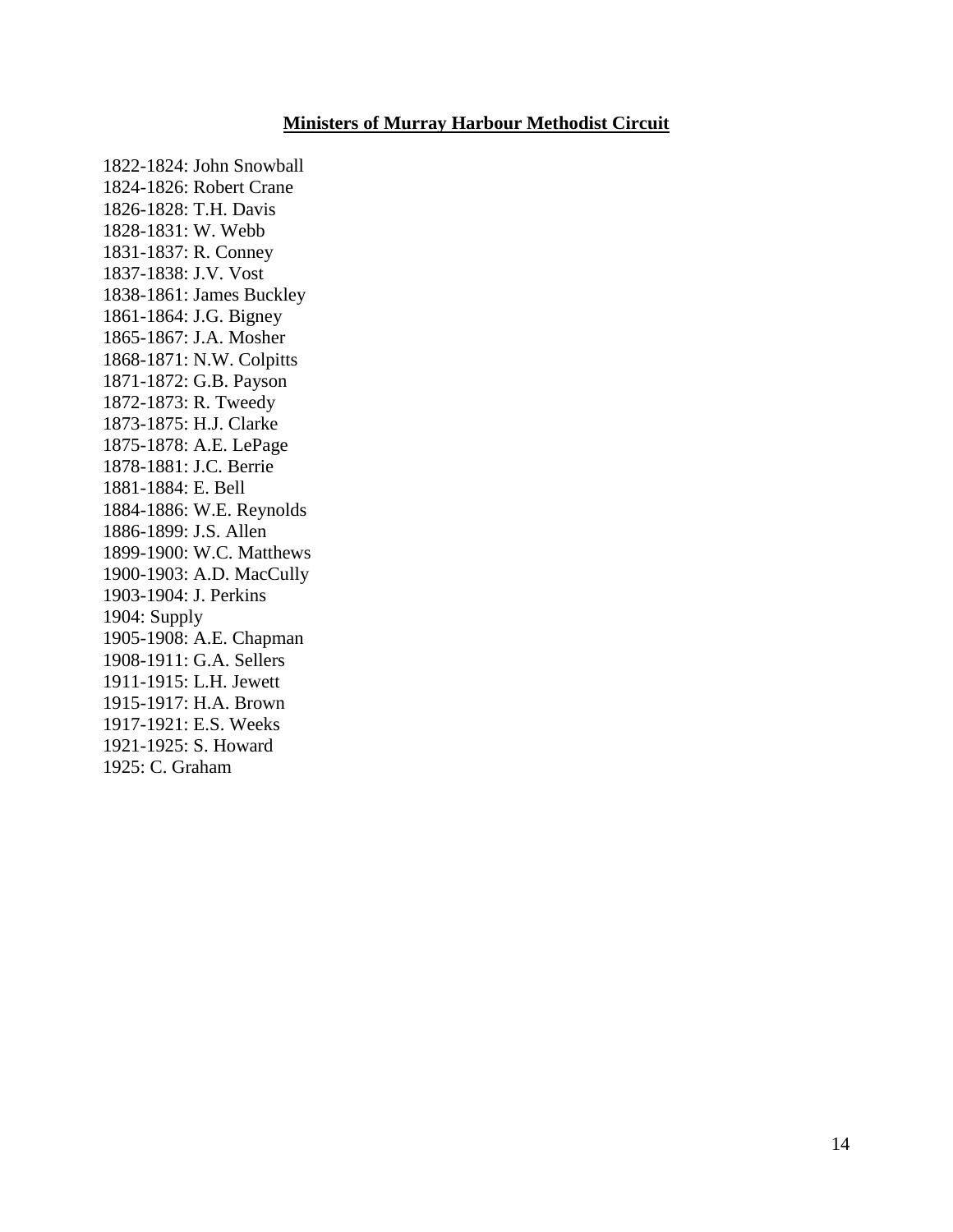## **Ministers of Murray Harbour Pastoral Charge**

<span id="page-14-0"></span>1925-1927: C. Graham 1927-1929: Robert Smart 1929-1930: T.R. Goudge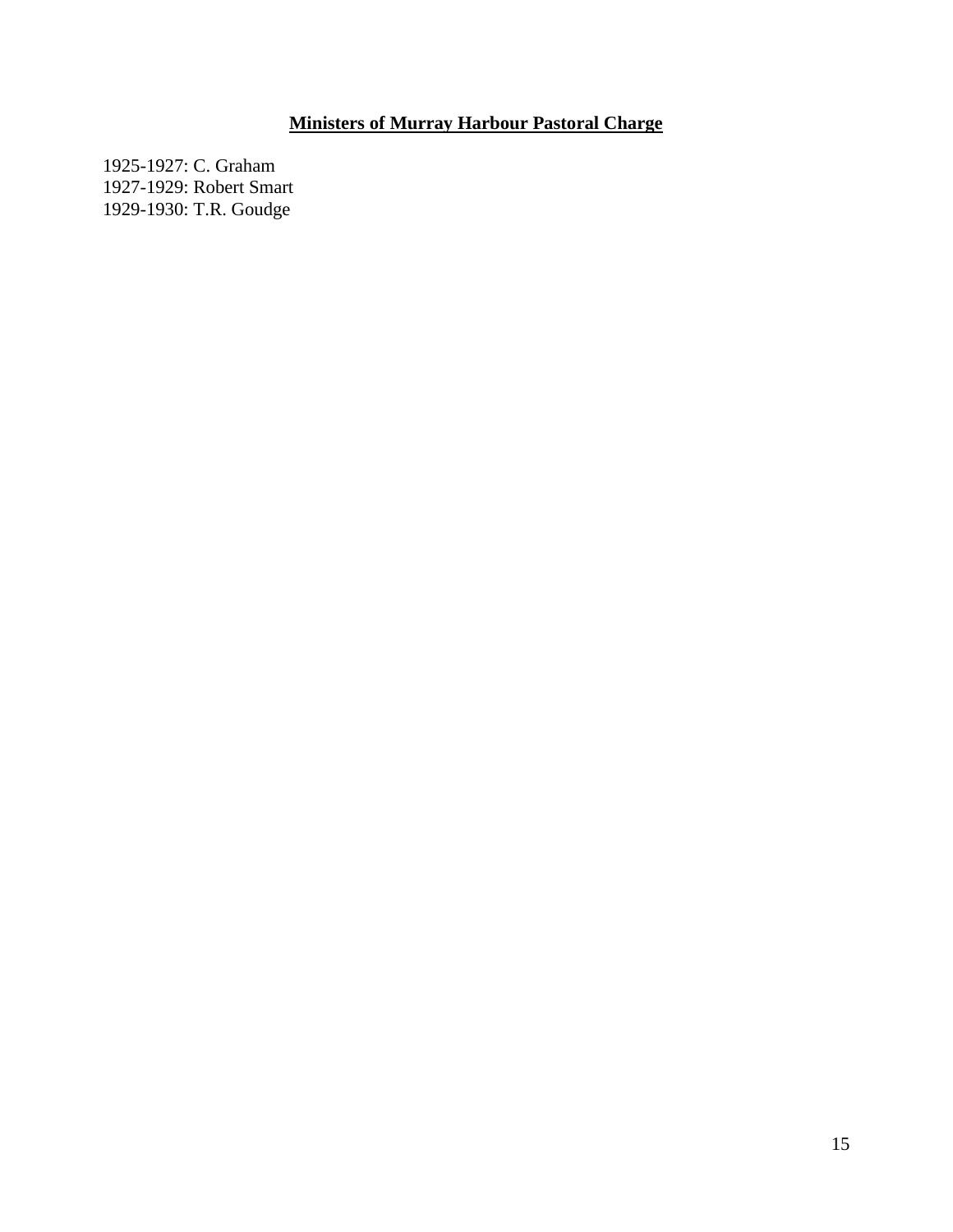## **Ministers of Murray River Pastoral Charge**

<span id="page-15-0"></span>1925-1929: M.D. MacDonald 1929-1930: Robert Smart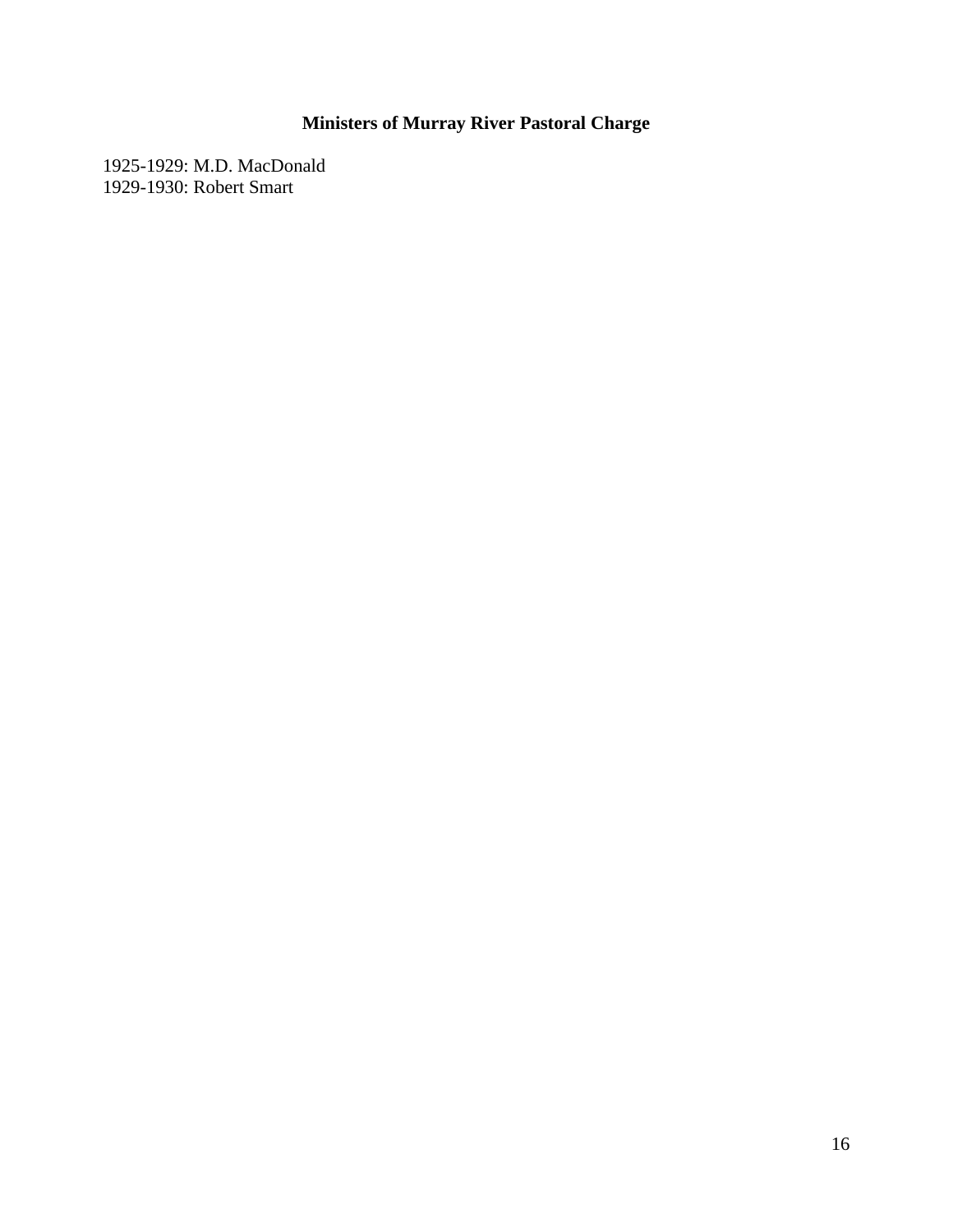#### **Ministers of Murray Harbour-Murray River Pastoral Charge**

1930-1938: Thomas R. Goudge 1938-1939: Roy E. Webster 1939-1941: W.I. Green 1941-1945: Willard C. Picketts 1945-1950: Roy E. Vessey 1950-1951: S.I. Green (supply) 1951-1955: D. Wallace MacPherson 1955-1956: Henry C. Macdougall 1956-1960: L.S. Woolfrey 1960: ---- 1961-1966: David H. Barwise 1966-1969: Herbert W. Chapman 1969-1975: John H. Powell 1975-1979: Anthony G.N. Ware 1979-1982: Lonnie S. Atkinson 1982-1989: C. Dawn Wheeler 1989-1993: A. Kimberley Macaulay 1993-1994: M. Gayle MacDonald 1994-1998: Sheila M. Edney 1998-1999: Robert G. Hutcheson 1999-2001: James H. Bragan 2001-2003: Robert H. Hutcheson 2003-2009: Laurie B. Brehaut